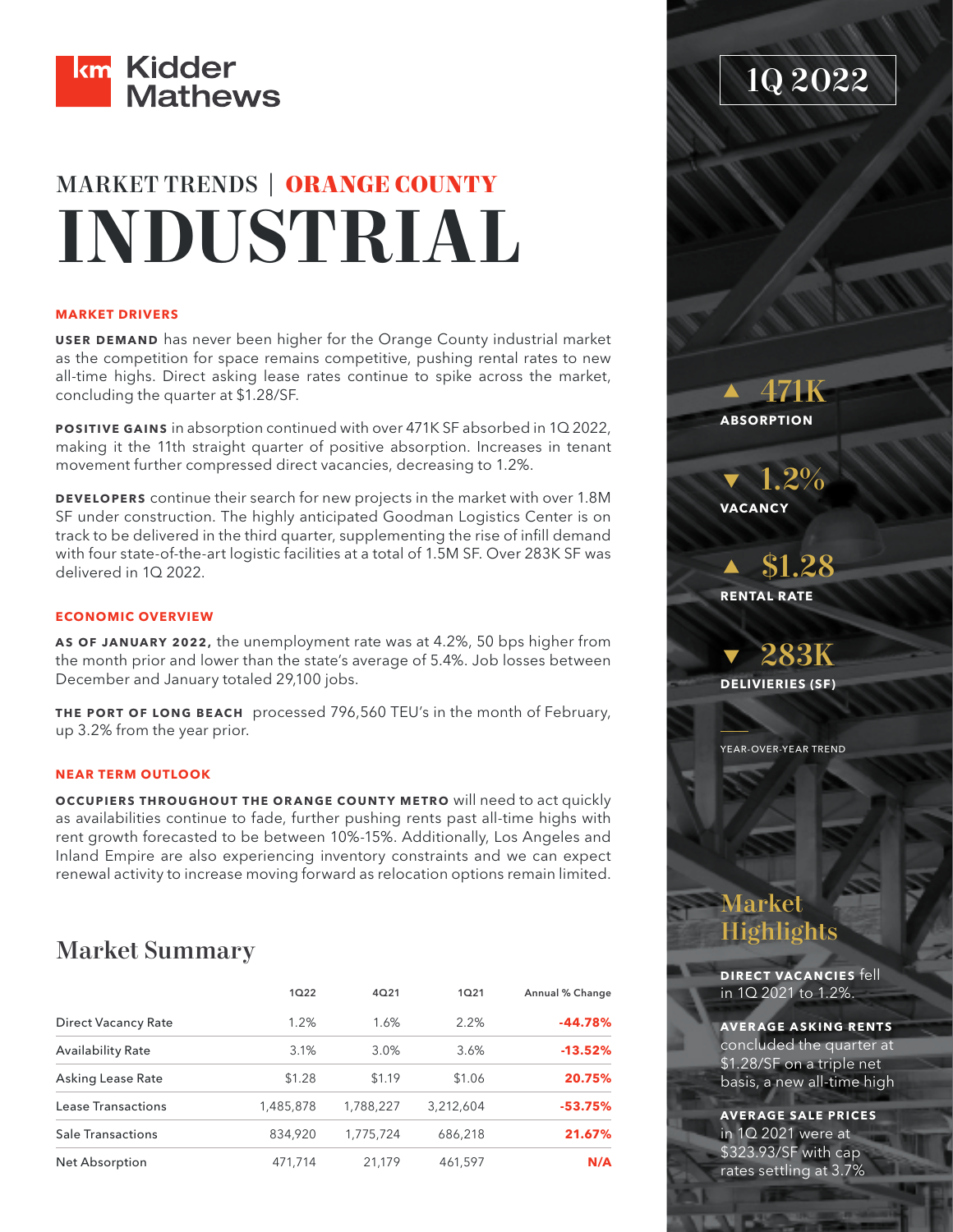



Net Absorption & New Deliveries



## Average Sales Price/SF & Cap Rate Sale Volume & Leasing Activity



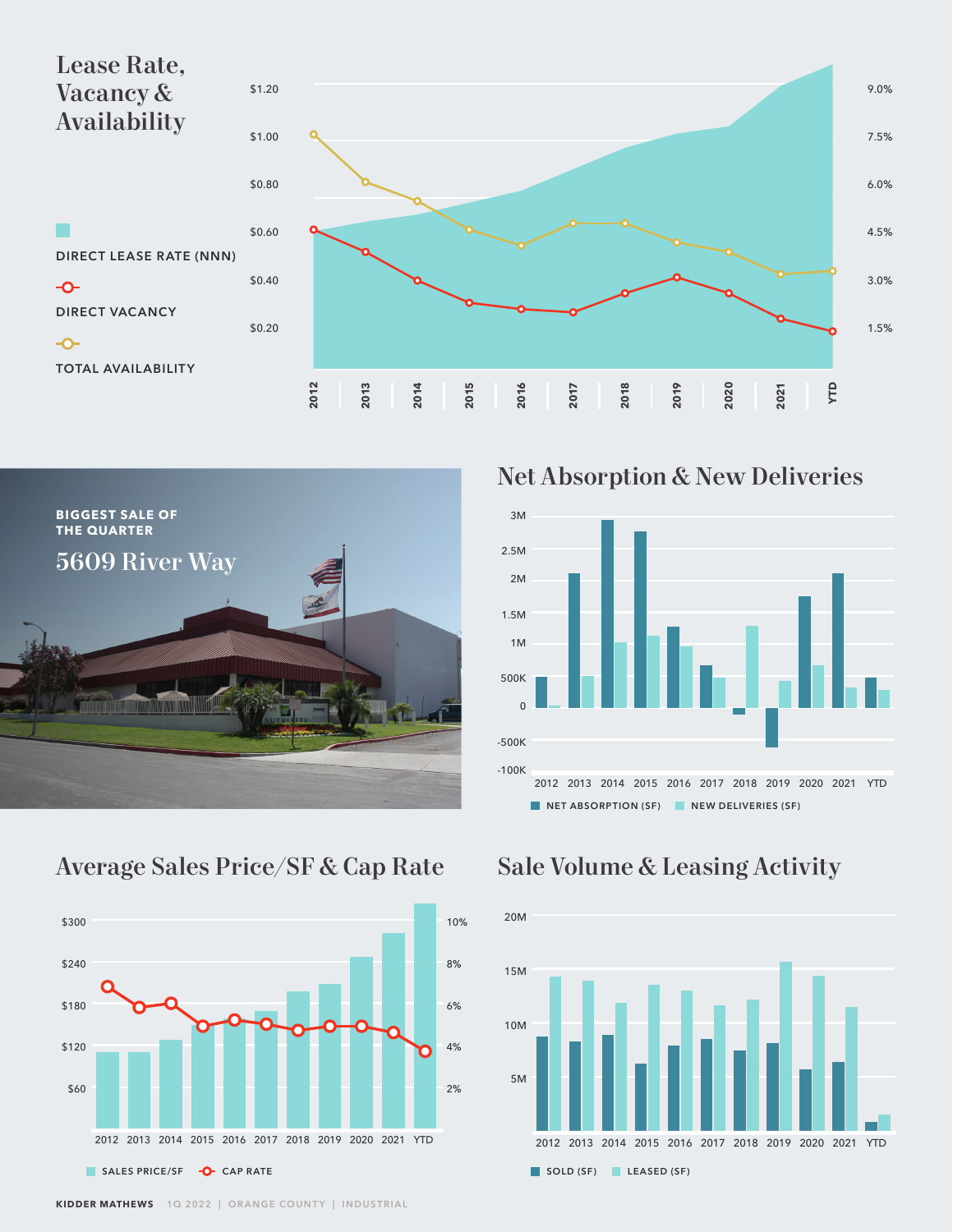## **SUBMARKET STATISTICS**

| Submarket                         | Inventory   | Direct<br>Rate | Sublet<br>Rate | Total<br>Rate | Total<br>Total Vacancy Vacancy Vacancy Availability<br>Rate | 1Q22<br>Direct Net | 2021<br><b>Direct Net</b><br>Absorption Absorption | 1Q22 Total<br>Leasing<br>Activity      | 2021 Total<br>Leasing<br>Activity | Average<br><b>Direct Rental</b><br>Rate (NNN) |
|-----------------------------------|-------------|----------------|----------------|---------------|-------------------------------------------------------------|--------------------|----------------------------------------------------|----------------------------------------|-----------------------------------|-----------------------------------------------|
| Costa Mesa                        | 7,312,858   | 1.2%           | 0.0%           | 1.2%          | 2.7%                                                        | 84,390             | 155,827                                            | 36,404                                 | 454,881                           | \$1.42                                        |
| Fountain Valley                   | 3,750,138   | 0.0%           | 0.1%           | 0.1%          | 0.4%                                                        | $\mathbf 0$        | 57,954                                             | 25,110                                 | 240,822                           | \$1.10                                        |
| Irvine                            | 11,443,584  | 0.8%           | 0.0%           | 0.8%          | 3.6%                                                        | 31,362             | 283,210                                            | 102,979                                | 541,524                           | \$1.41                                        |
| Newport Beach                     | 405,282     | 3.8%           | 2.3%           | 6.0%          | 3.8%                                                        | 2,500              | (15, 346)                                          | 11,644                                 | 2,500                             | \$1.48                                        |
| Santa Ana                         | 30,302,575  | 1.6%           | 0.0%           | 1.6%          | 2.8%                                                        | (20, 368)          | 525,098                                            | 174,181                                | 1,702,104                         | \$1.16                                        |
| Tustin                            | 4,303,665   | 12.3%          | 0.0%           | 12.3%         | 14.0%                                                       | (21, 837)          | (421, 214)                                         | 28,347                                 | 256,820                           | \$1.34                                        |
| Airport Area                      | 57,518,102  | 2.1%           | 0.0%           | 2.1%          | 3.6%                                                        | 76,047             | 585,529                                            | 378,665                                | 3,198,651                         | \$1.33                                        |
|                                   |             |                |                |               |                                                             |                    |                                                    |                                        |                                   |                                               |
| Anaheim                           | 44,201,359  | 1.5%           | 0.0%           | 1.5%          | 2.0%                                                        | 34,412             | 101,942                                            | 267,939                                | 1,782,618                         | \$1.26                                        |
| Brea/La Habra                     | 15,326,607  | 2.1%           | 0.0%           | 2.1%          | 2.3%                                                        | (147, 463)         | 119,172                                            | 45,145                                 | 580,542                           | \$1.24                                        |
| Buena Park                        | 13,280,803  | 0.4%           | 0.1%           | 0.5%          | 3.1%                                                        | (11,800)           | 238,082                                            | 4,969                                  | 693,956                           | \$1.11                                        |
| Fullerton                         | 17,837,457  | 0.7%           | 0.1%           | 0.8%          | 10.7%                                                       | (54, 965)          | 482,522                                            | 59,644                                 | 466,254                           | \$1.23                                        |
| Orange                            | 13,319,650  | 0.5%           | 0.2%           | 0.7%          | 0.8%                                                        | 17,018             | 18,637                                             | 92,496                                 | 400,135                           | \$1.37                                        |
| Placentia/Yorba Linda             | 4,865,722   | 1.2%           | 0.2%           | 1.4%          | 2.0%                                                        | 15,400             | 79,989                                             | 7,213                                  | 360,510                           | \$1.08                                        |
| <b>North County</b>               | 108,831,598 | 1.2%           | 0.1%           | 1.3%          | 3.5%                                                        |                    | $(147,398)$ 1,040,344                              | 477,406                                | 4,284,015                         | \$1.23                                        |
|                                   |             |                |                |               |                                                             |                    |                                                    |                                        |                                   |                                               |
| Irvine Spectrum                   | 9,909,373   | 2.0%           | 1.0%           | 2.9%          | 2.5%                                                        | 54,825             | 392,140                                            | 9,834                                  | 522,773                           | \$1.30                                        |
| Laguna Hills/Aliso Viejo          | 1,714,746   | 3.6%           | 0.0%           | 3.6%          | 1.5%                                                        | (6, 120)           | (10, 278)                                          | 56,415                                 | 98,837                            | \$1.53                                        |
| Laguna Niguel/Laguna Beach        | 336,381     | 0.0%           | 0.0%           | 0.0%          | 0.7%                                                        | 0                  | 588                                                | $\mathbf{0}$                           | 15,092                            | \$2.75                                        |
| Lake Forest/Foothill Ranch        | 9,190,375   | 0.6%           | 0.1%           | 0.7%          | 1.5%                                                        | (6, 567)           | 79,558                                             | 91,362                                 | 511,764                           | \$1.35                                        |
| Mission Viejo                     | 743,055     | 0.4%           | 0.0%           | 0.4%          | 0.1%                                                        | (2,028)            | (919)                                              | 2,028                                  | 30,729                            | \$1.33                                        |
| Dana Point/San Juan/ San Clemente | 2,783,655   | 1.3%           | 0.0%           | 1.3%          | 0.7%                                                        | (18, 180)          | 24,946                                             | 14,610                                 | 98,623                            | \$1.22                                        |
| <b>South County</b>               | 24,677,585  | 1.4%           | 0.4%           | 1.8%          | 1.7%                                                        | 21,930             | 486,035                                            | 174,249                                | 1,277,818                         | \$1.48                                        |
|                                   |             |                |                |               |                                                             |                    |                                                    |                                        |                                   |                                               |
| Cypress                           | 4,401,727   | 2.3%           | 0.0%           | 2.3%          | 4.5%                                                        | (33, 248)          | 106,206                                            | $\mathbf 0$                            | 559,585                           | \$1.16                                        |
| Garden Grove                      | 11,997,604  | 2.7%           | 0.3%           | 3.1%          | 2.8%                                                        | 214,100            | (6,839)                                            | 250,907                                | 440,966                           | \$1.38                                        |
| Huntington Beach                  | 12,615,009  | 0.9%           | 0.3%           | 1.2%          | 1.1%                                                        | 364,435            | (114, 886)                                         | 132,672                                | 593,256                           | \$1.20                                        |
| La Palma                          | 1,778,247   | 4.7%           | 0.0%           | 4.7%          | 0.0%                                                        | $\mathbf 0$        | $\mathbf{0}$                                       | $\mathbf{0}$                           | 169,321                           | \$1.07                                        |
| Los Alamitos/Stanton              | 3,818,656   | 0.7%           | 0.0%           | 0.7%          | 2.2%                                                        | (27, 552)          | 19,280                                             | 36,931                                 | 224,207                           | \$1.13                                        |
| Seal Beach                        | 928,574     | 0.0%           | 1.8%           | 1.8%          | 0.0%                                                        | $\mathbf 0$        | $\mathbf{0}$                                       | 16,720                                 | 88,507                            | \$0.98                                        |
| Westminster                       | 2,219,631   | 0.8%           | 0.5%           | 1.4%          | 4.1%                                                        | 3,400              | 20,622                                             | 18,328                                 | 116,124                           | \$1.03                                        |
| <b>West County</b>                | 37,759,448  | 1.8%           | 0.3%           | 2.1%          | 2.2%                                                        | 521,135            | 24,383                                             |                                        | 455,558 2,191,966                 | \$1.18                                        |
|                                   |             |                |                |               |                                                             |                    |                                                    |                                        |                                   |                                               |
| 5,000 - 9,999                     | 16,860,758  | 0.4%           | 0.1%           | 0.6%          | 1.3%                                                        | 2,217              | 163,243                                            | 154,711                                | 590,851                           | \$1.61                                        |
| 10,000 - 24,999                   | 60,846,450  | 1.0%           | 0.1%           | 1.2%          | 1.6%                                                        | 10,895             | 523,322                                            | 432,124                                | 2,684,313                         | \$1.52                                        |
| 25,000 - 49,999                   | 40,658,639  | 1.1%           | 0.1%           | 1.1%          | 2.3%                                                        | 111,138            | 857,897                                            | 396,817                                | 2,088,692                         | \$1.45                                        |
| 50,000 - 99,999                   | 36,872,499  | 1.8%           | 0.1%           | 1.9%          | 1.9%                                                        | (95, 982)          | 490,113                                            | 255,590                                | 2,098,737                         | \$1.34                                        |
| 100,000 - 249,999                 | 45,617,621  | 1.1%           | 0.1%           | 1.2%          | 2.4%                                                        | 70,635             | 1,197,941                                          | 50,016                                 | 2,227,430                         | \$1.23                                        |
| 250,000 Plus                      | 27,930,766  | 4.4%           | 0.3%           | 4.7%          | 11.4%                                                       |                    | 372,811 (1,096,225)                                | 196,620                                | 1,262,427                         | \$1.15                                        |
| <b>Orange County Total</b>        | 228,786,733 | 1.2%           | 0.1%           | 1.3%          | 3.1%                                                        |                    |                                                    | 471,714 2,136,291 1,485,878 10,952,450 |                                   | \$1.28                                        |